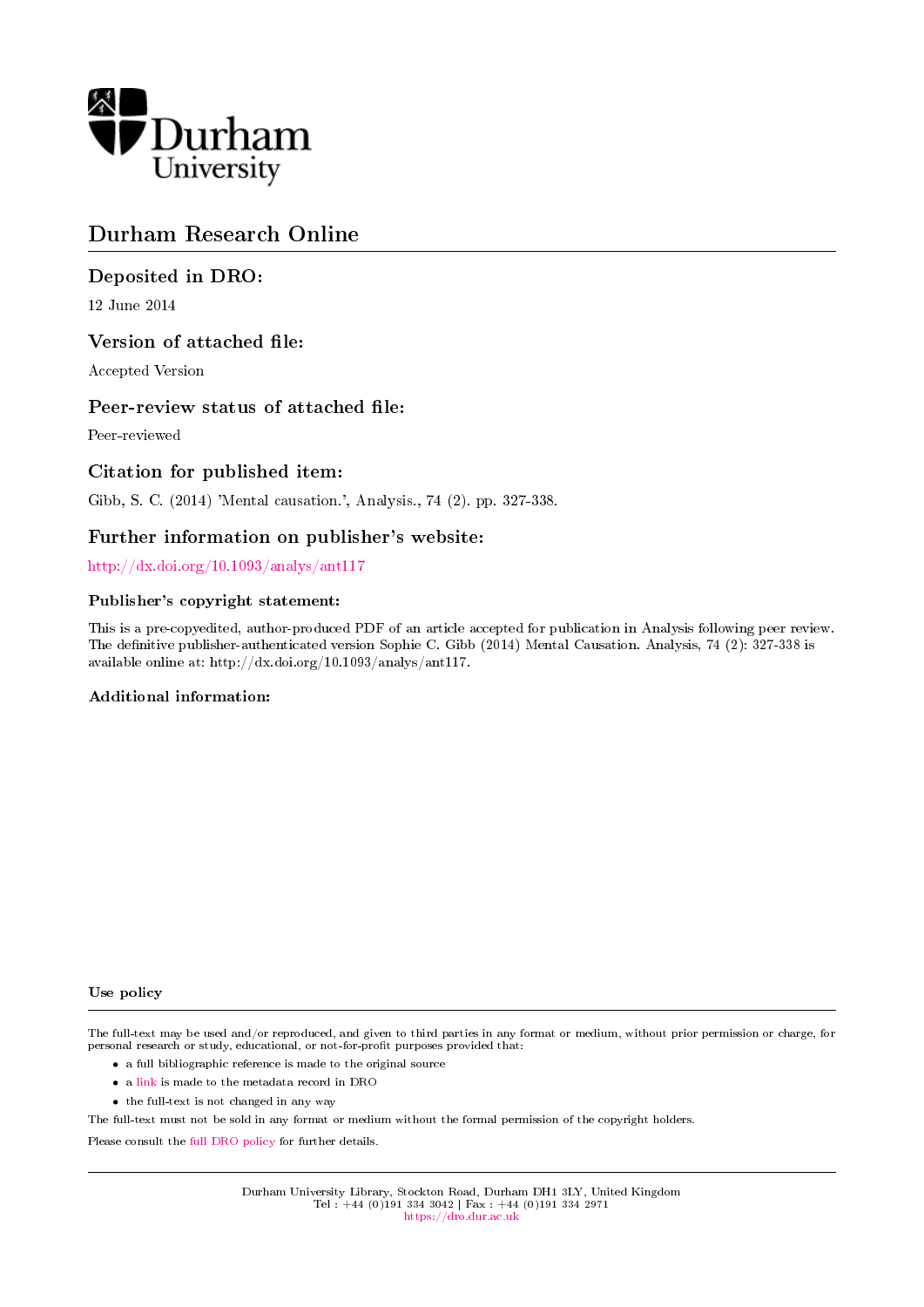# *Recent Work on Mental Causation*

How could mental entities causally affect, or be affected by, physical entities? Identifying a relationship between mental and physical entities that is both consistent with their causal interaction and independently plausible is one of the perennial problems in the philosophy of mind. In the contemporary mental causation debate, there is not one single problem of mental causation, but several. These include the problem of psychophysical causation generated by the causal closure argument, the Davidsonian problem of how one can allow psychophysical causal interaction given the anomalism of the mental, Kim's 'pairing problem' for substance dualists, and the problem of the causal relevance of mental content. In this paper, I focus on the causal closure argument (since discussion of it has dominated the contemporary mental causation debate) and survey some of the important recent responses to it. I begin by considering the problem of mental causation that this argument presents for dualists and for physicalists (§1). I then survey non-reductive physicalist responses (§2) and dualist responses  $(\$3)$ .

1.

The thought that mental causes have physical effects—that our beliefs and desires can give rise to the movement of our bodies—is central to our pretheoretical notion of human agency. A desire to raise your arm causes you to raise your arm. The desire for the cessation of the pain that you experience when you put your hand too close to a flame causes you to withdraw your hand. But for there to be psychophysical causation, what must the relation between mental and physical entities be? The problem was once considered to be that of explaining how the mind could bring about bodily behaviour, if mind and body are distinct substances. But few of those in the contemporary mental causation debate would wish to maintain a substance dualism. The popular position is that any so-called mental substance, such as the mind, is identical with the body, or a part of it, such as the brain. However, the causal closure argument presents a problem for every position that maintains that mental and physical properties are distinct, regardless of whether or not mental and physical properties characterise the same substantial particular. Consequently, the problem of psychophysical causation has simply moved from that of explaining how mental substances could be causes in the physical domain to that of explaining how mental properties could be causally efficacious in the physical domain.

The causal closure argument is also referred to as 'the argument from causal overdetermination' or 'the causal exclusion argument'. Versions of it are defended by Kim (1999, 2005) and Papineau (1993, 2002) among others. It combines the premise that there is psychophysical causation with two further premises to yield the conclusion that mental causes (that have physical effects) are identical with physical causes. It can be formulated as follows:

- 1. Some mental events have physical effects. (*Psychophysical Causation*)
- 2. Every physical effect has a sufficient physical cause. (*Closure*) 1
- 3. There is no systematic causal overdetermination. (*Non-Overdetermination*) ---------------

Mental events (that have physical effects) are identical with physical events.

To explain the argument: In accordance with *Psychophysical Causation*, say that mental event m causes physical event p2. Given *Closure*, p2 must have a sufficient physical cause

**.** 

 $<sup>1</sup>$  Papineau (1998, 375).</sup>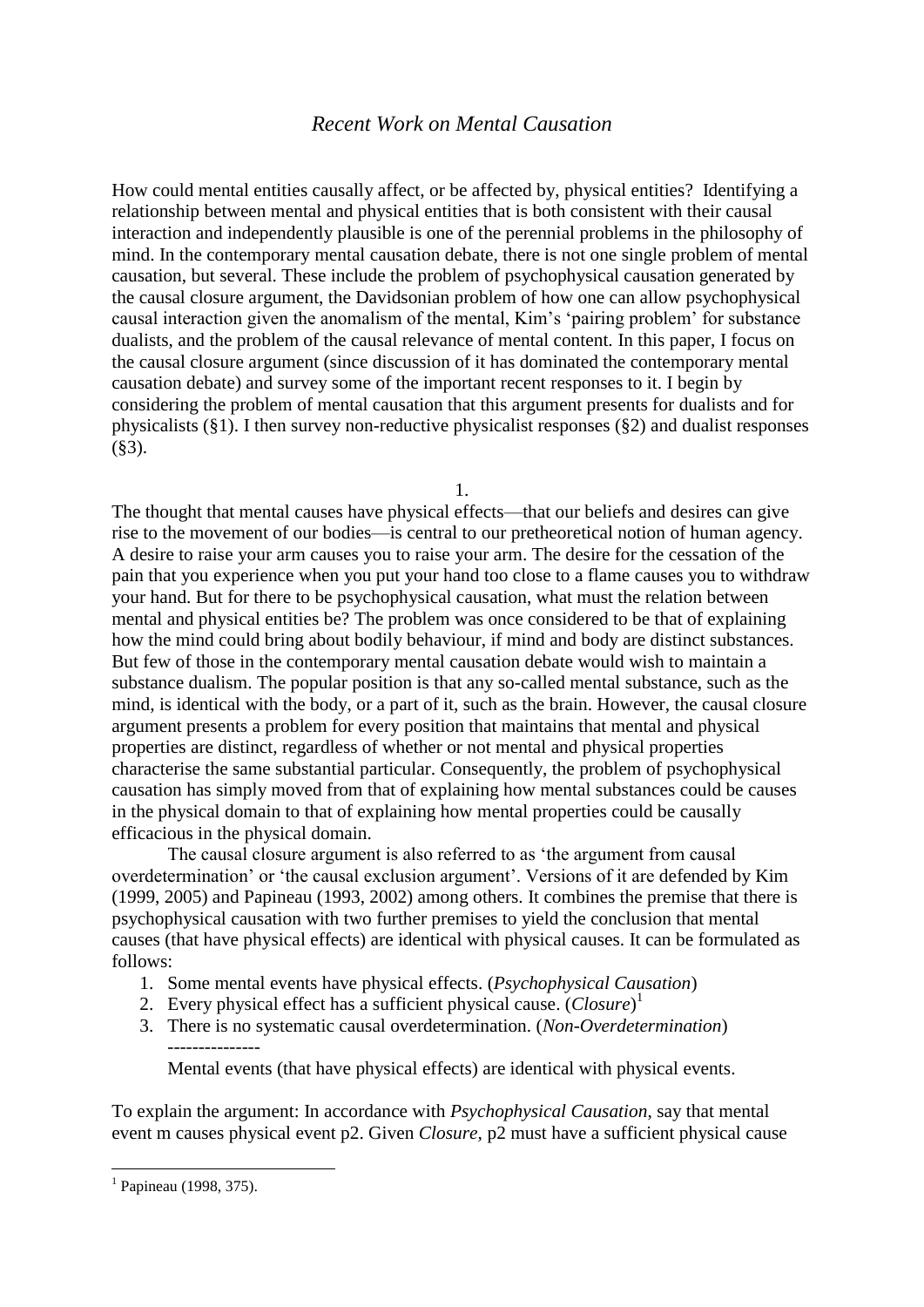(p1). The mere combination of *Psychophysical Causation* and *Closure* does not entail the identity of m and p1. According to *Closure*, the whole causal story can be told about any physical effect without leaving the physical domain. But *Closure* does not rule out the possibility that physical effects have both physical and non-physical causes. To reach the conclusion that m is identical with p1, a premise is required which excludes m from being a cause of p2 unless it is identical with p1. This is the role of *Non-Overdetermination*. To give a standard example of causal overdetermination: Two shots are *independently* fired and both bullets reach the victim at the same time. Given that each bullet striking was causally sufficient for the victim's death, the death was causally overdetermined by the strikings. *Non-Overdetermination* permits isolated cases of causal overdetermination, but rules out events being *systematically* causally overdetermined. Hence, given *Non-Overdetermination*, it cannot be the case that *whenever* m causes p2, p1 also causes p2, where it is such that if one of the two events m and p1 had not existed, the other would have sufficed, in the circumstances, to cause p2. It is precisely this kind of systematic causal overdetermination that the combination of *Psychophysical Causation* and *Closure* seems to give rise to. The problem is removed if m is identical with p1.

This conclusion is incompatible with substance dualism.<sup>2</sup> However, the causal closure argument is also problematic for those positions that combine a substance monism with a property dualism. This obviously follows if, for example, events are the causal relata and events are Kimean. According to Kim, a mental event is the instantiation of a mental property by a substance at a time and a physical event is the instantiation of a physical property by a substance at a time. Furthermore, the identity of events requires the identity of the properties that they involve. Hence, for mental causes to be identical with physical causes, mental properties must be identical with physical properties. Even if one's account of the causal relata allows that mental causes can be physical while mental properties are not, the problem facing property dualism does not go away. The question about the causal redundancy of the mental simply arises at the level of properties, as opposed to the level of causes. (For discussion, see Heil and Mele 1993).

Problematically, most physicalists do not wish to identify mental properties with physical properties. This is largely as a result of Putnam's multiple realizability argument. Equally, most do not wish to deny the reality of mental properties. The popular physicalist stance is instead a non-reductive physicalist one. Mental properties are distinct from, but ontologically dependent on, physical properties—they 'supervene on' or are 'realised by' physical properties. By proposing this dependence relation, they aim to provide a property dualism that is compatible with a physicalist stance—all mental properties are 'nothing over and above' physical properties. However, as non-reductive physicalism is committed to psychophysical causation and, since it is a property dualism, this position is a target of the causal closure argument.

Kim—whose attack on non-reductive physicalism extends over two decades (see, for example, Kim 1989 and 2005)—argues that non-reductive physicalism not only faces a problem regarding psychophysical causation but also one regarding purely mental causation (Kim 2005). Kim's 'supervenience argument' is as follows: Say that M and M\* are mental properties and M causes M\*. Given non-reductive physicalism, M\* will have a physical realizer,  $P^*$ . Is the existence of  $M^*$  due to M (its supposed cause) or  $P^*$  (its realizer)? This creates a tension. (Note, the tension is not a causal one—P\* is metaphysically sufficient, not causally sufficient for M\*.) Given this tension, the non-reductive physicalist's response must be that M causes  $M^*$  by causing  $P^*$ . But if M causes  $P^*$  this conflicts with the causal closure

1

 $2^2$  The causal closure argument is, of course, unproblematic for epiphenomenalist or non-interactive parallelist dualisms, but neither of these positions have many contemporary advocates. For a modern dualist epiphenomenalism, see Robinson (2004).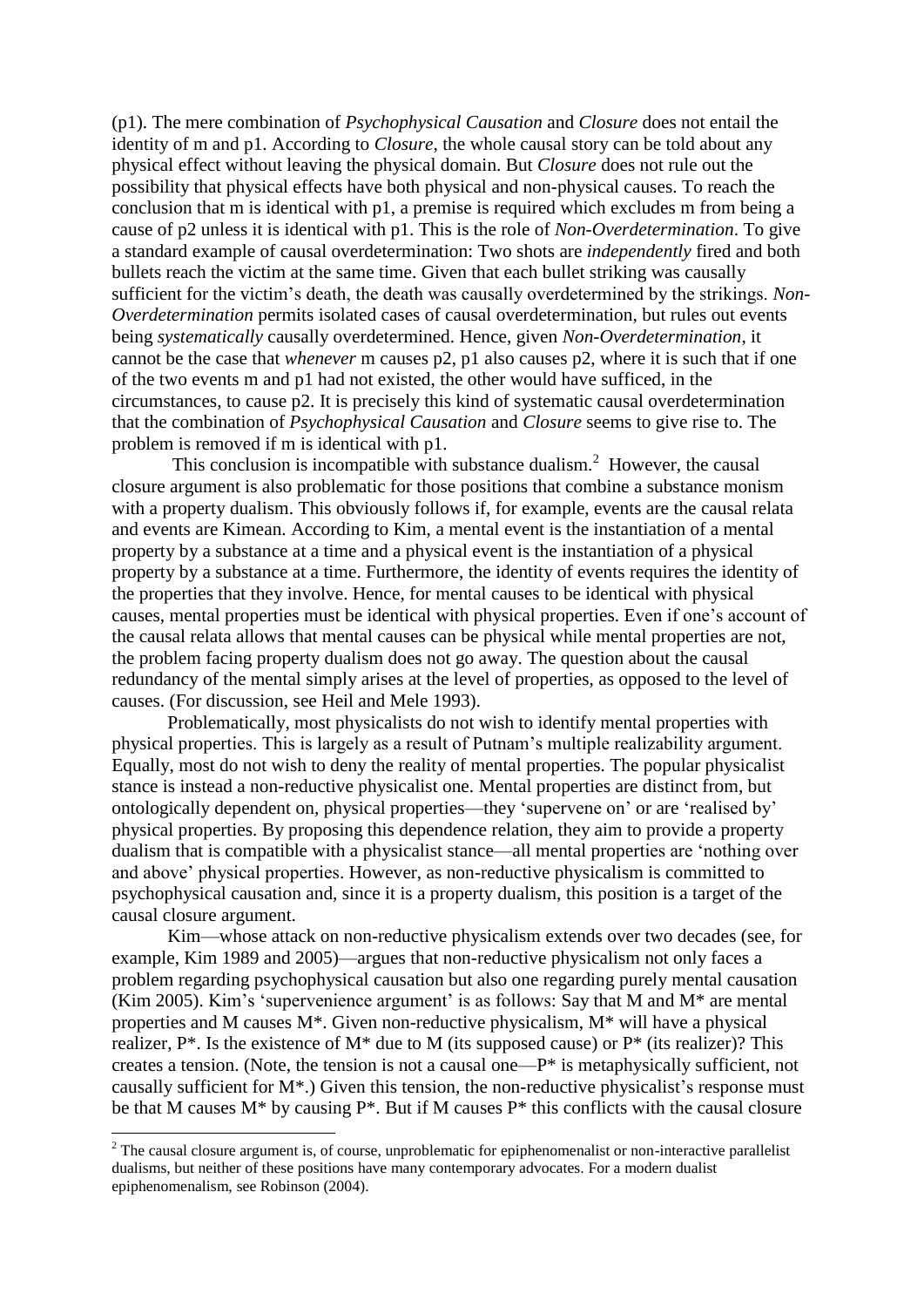argument. Indeed, as M itself will have a physical realizer (P) which it is plausible to identify as a cause of P\*, M and P causally compete as the cause of P\*. Given *Closure*, P wins.

It is often asked whether the supervenience argument generalizes to all macroproperties. This would follow if one understands the world to consist of a hierarchy of objects and properties at distinct levels. Physics' concern is with objects and properties at the basic level. Each of the special sciences deals with a domain of higher-level objects and properties. Each level of being is distinct from, but dependent on, the level below it. If one accepts this layered view of reality, then the supervenience argument creates a problem not only for mental causation, but for biological causation, chemical causation, etc. for then it seems that 'causation at *any* level gives way to causation at the next lower level' (Kim 2005, 52). We are faced with what Block (2003) refers to as the 'causal drainage problem'. All of the causal powers of entities at higher levels drain away to those at the level of physics. Whether this provides a reason to think that there must be something wrong with the supervenience argument or, instead, throws into question the existence of all higher-level causation is widely disputed. (For recent discussion, see Block (2003); Kim (2005); Walter (2008). For a general discussion of the difficulties facing a layered view of reality, see Heil (2003).)

2.

Non-reductive physicalists are committed to *Psychophysical Causation* and *Closure*. <sup>3</sup> All must therefore respond either by rejecting *Non-Overdetermination* or by demonstrating that the causal closure argument is invalid.

The most popular non-reductive response in the recent debate is the compatibilist one (Pereboom (2002), Bennett (2003), (2008), Shoemaker (2007), (2013) Crane and Άrnadόttir (2013)). According to it, psychophysical causation always involves two distinct, sufficient causes, but they do not overdetermine the physical effect. The case in which a physical effect has both a sufficient mental and physical cause is importantly different from a genuine case of causal overdetermination—it is not, for example, analogous to the case in which an individual's death is caused by two bullet strikings, each of which was individually sufficient for the victim's death. This is because in the latter case the distinct causes are independent of one another, whereas in the former case, given non-reductive physicalism, they are not mental properties depend on their physical realizers and it is supposedly their physical realizers that they are in causal competition with. Rather than *Non-Overdetermination*, compatibilists commonly deny a claim left implicit in the causal closure argument presented above, but which Kim makes explicit in his version of the causal closure argument. According to it:

*Exclusion*: No single event can have more than one sufficient cause occurring at any given time—unless it is a genuine case of causal overdetermination. (Kim 2005, 42).

Kim considers *Exclusion* to be 'virtually an analytic truth with not much content' (Kim 2005, 51). Compatibilists disagree, claiming that, at most, this would be true if ones concern was with *independent* causes.

For compatibilism to succeed, one must provide a plausible account of the dependence relation between mental and physical properties and explain exactly why appealing to it allows one to reject *Exclusion*.

**.** 

It is now standardly recognised that the non-reductive physicalist cannot simply appeal to psychophysical supervience to capture a property-dependence. As Kim (1993) has

<sup>&</sup>lt;sup>3</sup> As Crane (2001) comments to deny *Closure* and, hence, suggest that a purely physical account leaves out some of the real causes of physical things, is not something any physicalist should want to say.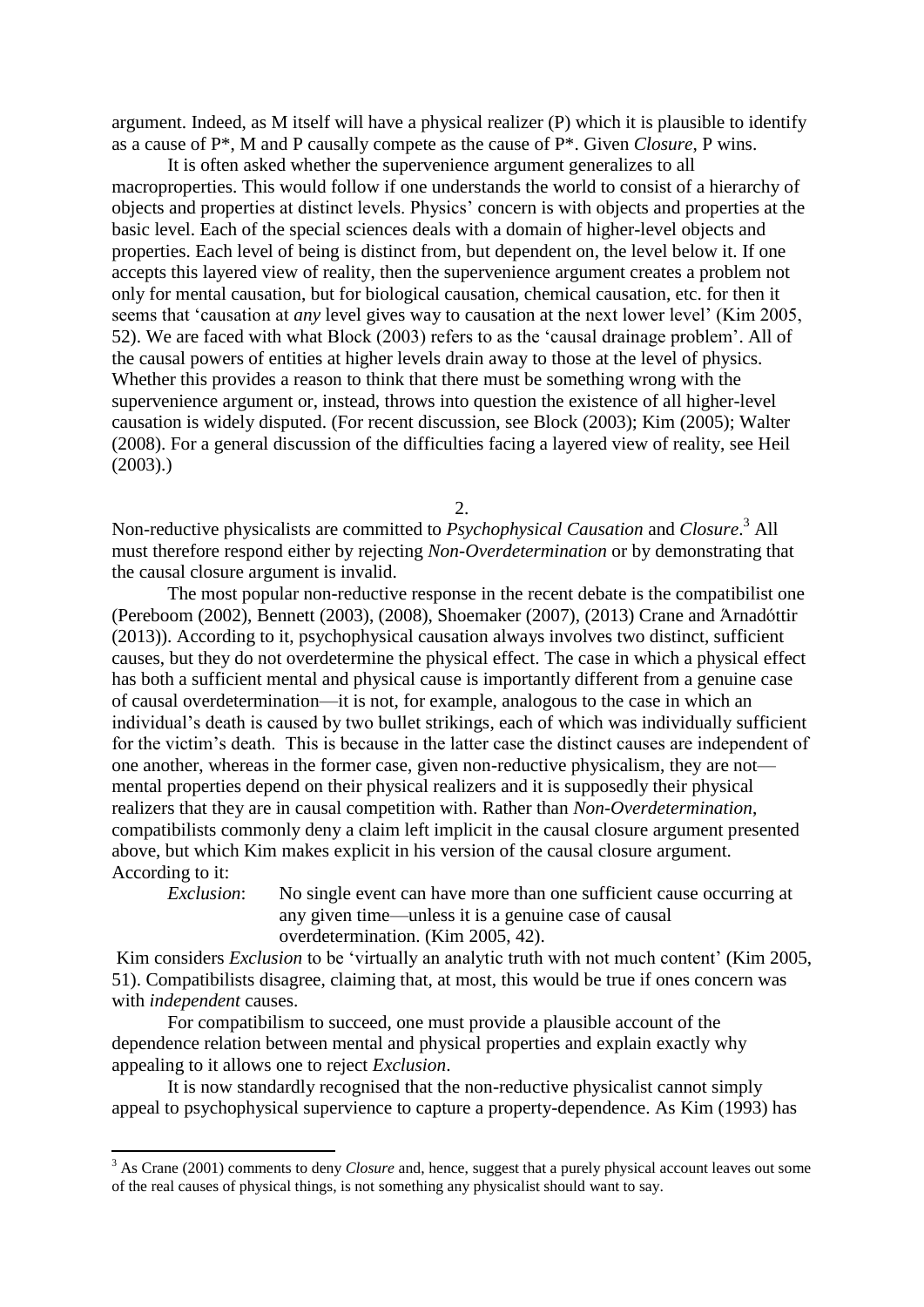pointed out, supervenience cannot purport to capture an asymmetrical dependence relationship as it merely reports a pattern of property covariation. Instead, non-reductive physicalists have, for example, appealed to the determinable-determinate relation (Yablo 1992, Wilson 2009); the mereological relation (Clapp 2001); and metaphysical necessitation (Bennett 2003, 2008). Each is supposed to capture the idea that mental properties are distinct from, but 'nothing over and above', their physical realizers.

Because of their intimate relation, the compatibilist's thought is that far from there being any causal competition between a mental property and its physical realizer, the former actually inherits its causal powers from the latter. Shoemaker's subset account of propertyrealization provides the central example of such an account (Shoemaker 2001, 2007, 2013). According to it:

Where *X* and *Y* are properties instantiated by the same object, *X* is realized by *Y* just in case the conditional causal powers that *X* bestows are a proper subset of those that *Y* bestows. (Shoemaker 2013)

Given this account, if mental property M is realized by physical property P on a particular occasion, then every conditional power that M bestows will be numerically identical with one that P bestows. Hence, rather than the causal powers of P excluding those of M, they actually include them. Despite this, the instantiation of M is distinct from the instantiation of P, as M and P are distinct properties given Shoemaker's criterion of property identity. According to it, properties are identical if and only if they bestow the same *set* of conditional powers. In other words, M and P are distinct because M only inherits some, not all, of P's conditional powers. 4

Not all non-reductive physicalists are compatibilists. For example, List and Menzies reject *Exclusion*, but, unlike the compatibilist, they do not maintain that mental causes 'piggyback' on physical ones (List and Menzies 2009 and Menzies 2013). Their response rests upon a difference-making account of causation. Given this account of causation, *Exclusion* is unsatisfactory because it assumes that one event being causally sufficient for an effect excludes any other event from being causally relevant to that effect. In doing so *Exclusion* mistakes causal sufficiency for causation. List and Menzies replace *Exclusion* with an exclusion principle formulated in terms of causation understood as difference-making. Crucially, the revised principle allows that there can be not only the familiar upwards exclusion but also downwards exclusion. As List and Menzies observe, cases of downwards exclusion support the causal autonomy of higher-level properties.<sup>5</sup> This appeal to the notion of causation as dependence rather than production reflects a growing trend amongst nonreductive physicalists. (See Woodward 2008, Raatikainen 2010; and Loewer 2007).

Finally, not all non-reductive physicalists reject *Exclusion*. Some reject the homogeneity of mental and physical causation—a further premise that is left implicit in the causal closure argument. To deny this premise is to propose that mental and physical causation differ, not merely in what they relate, but also in the kind of causation that they involve (Crane 1995). Jackson and Pettit (2004) arguably adopt this approach, distinguishing between causal efficacy (which is associated with causal production) and causal relevance (which is an explanatory notion). Mental events are causally relevant to behaviour but are not causally efficacious in producing behaviour. It is instead the particular physical realizer of the mental event that is causally efficacious.

One general worry when considering non-reductive physicalist accounts is whether they truly capture the causal efficacy of mental properties or whether they merely capture the

**.** 

 $4$  For alternative versions of the inheritance solution that do not appeal to the subset account, see Levine (2001) and Pereboom (2002).

<sup>&</sup>lt;sup>5</sup> See Noordhof (2013) whose version of non-reductive physicalism provides an interesting contrast with that of Menzies and List's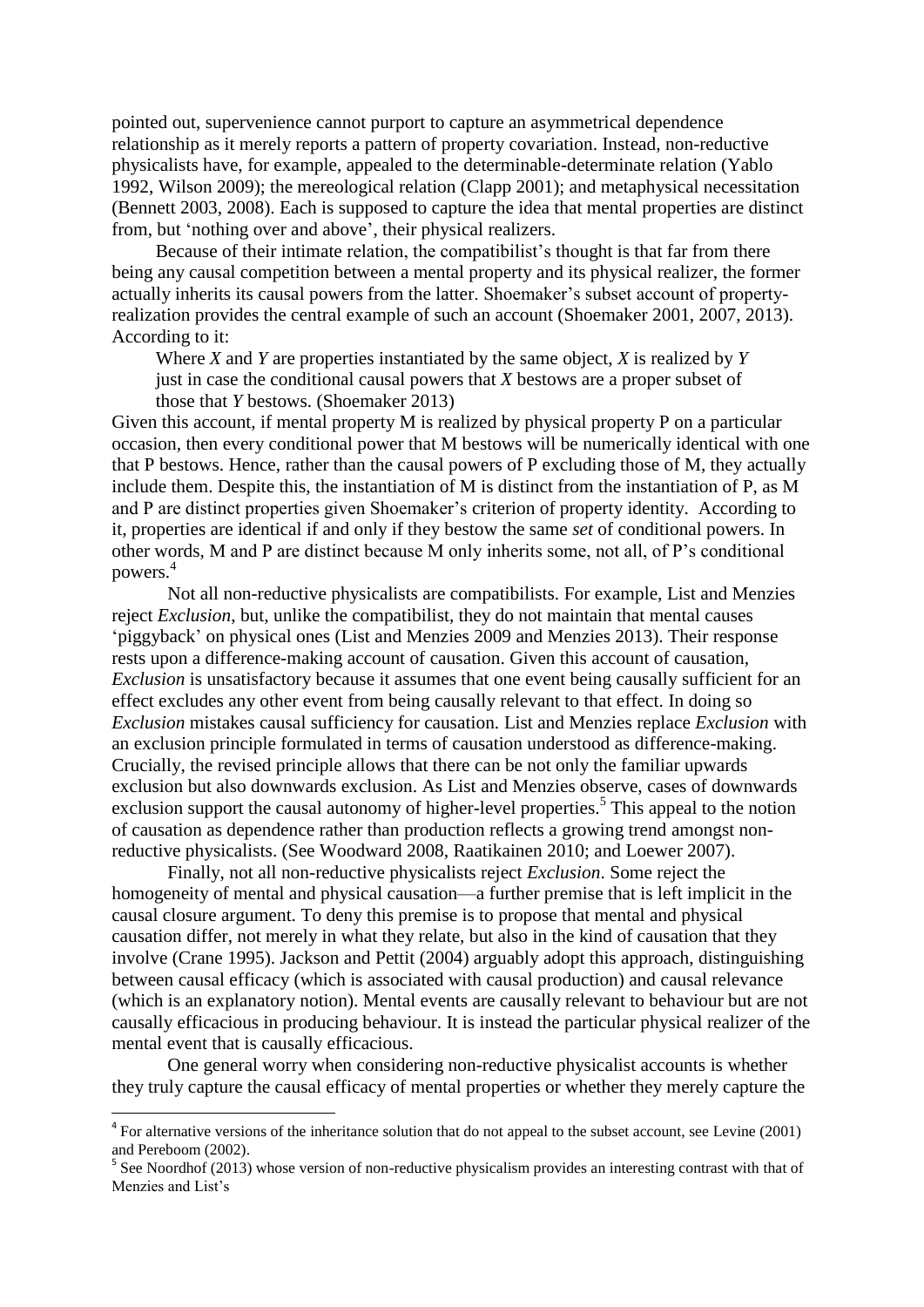causal explanatory relevance of mental predicates. Thus, Heil claims that all non-reductive physicalists are guilty of confusing the idea that mental and physical predicates operate at different levels of description or explanation with the idea that mental and physical properties exist at different ontological levels. The property dependence relations that non-reductive physicalists claim to be capturing are really dependence relations between predicates. It follows that the causal relevance that the non-reductive physicalist appears to secure for the mental, is mere causal explanatory relevance, not causal efficacy. According to Heil, claims to the contrary tend to rest on an unsatisfactory account of a property's existence and identity or on a weakened notion of causation. (Heil 2003 and Heil 2013. Also see Heil and Robb (2003). For related points, see Gibb (2009) and Kim (2005)).

3.

Some of those who are dissatisfied with non-reductive physicalism think that if psychophysical causation (and, indeed, mental causation) is to be saved, all hope rests with psychophysical reductionism (Kim 2005, 161). However, in the recent literature the general presumption that an interactive dualist response to the causal closure argument is unworkable has begun to be challenged. (See Koons and Bealer (2010); Corradini and O'Connor (2010)).

Interactive dualists include both substance dualists and anti-physicalist propertydualists. Substance dualism maintains that mental and physical substances are distinct. But note, to be a substance dualist one need not be committed, as Descartes was, to the existence of a purely non-physical substance (such as an immaterial mind). Thus, Lowe maintains a non-Cartesian substance dualism, according to which persons are simple substances possessing both physical and mental properties: they are things which think and feel but which also have, for example, a spatio-temporal location. He thereby avoids many of the traditional problems facing Cartesian dualism (Lowe 2006, 2008, 2010). However, all substance dualists agree that mental properties are not properties of the body.

Anti-physicalist property dualists, like non-reductive physicalists, maintain that mental properties are non-physical properties of the body. But, unlike non-reductive physicalists, they maintain a 'strong ontological emergence'. What exactly should be understood by 'strong ontological emergence', beyond its negative characteristic of being incompatible with the physicalist claim that mental properties are 'nothing over and above' physical properties, is a much disputed issue, which I do not have the space to properly explore here. The standard picture of ontological emergence regards emergence as a supervenience relation that holds in virtue of emergent laws (Broad 1925; McLaughlin 1997). However, one concern is whether this picture can allow that emergent properties have genuinely novel downward causal powers or whether it forces one to accept that they are epiphenomenal. This has led to the proposal of alternative accounts of ontological emergence. Hence, O'Connor (2000) and O'Connor and Wong (2005) understand emergence as a nonsupervening, causal relationship and Humphreys (1997) understands emergence as fusion. Arguably to capture a 'strong ontological emergence' worthy of the name, mental properties must exist in as metaphysically robust a sense as the physical properties belonging to the parts from which they are composed. Moreover, mental properties must have full-blooded, independent causal powers that exist over and above the causal powers of the physical properties from which they arise, and which can, given a commitment to *Psychophysical Causation*, affect lower levels of properties on the macro-micro hierarchy of objects. (In what follows I shall understand the label 'interactive dualism' to refer to both interactive substance dualists and anti-physicalist interactive property dualists.)

Contrary to Bennett (2008), who argues that interactive dualists have to accept *Exclusion*, Kroedel (forthcoming) argues that rejecting *Exclusion* is a viable option for the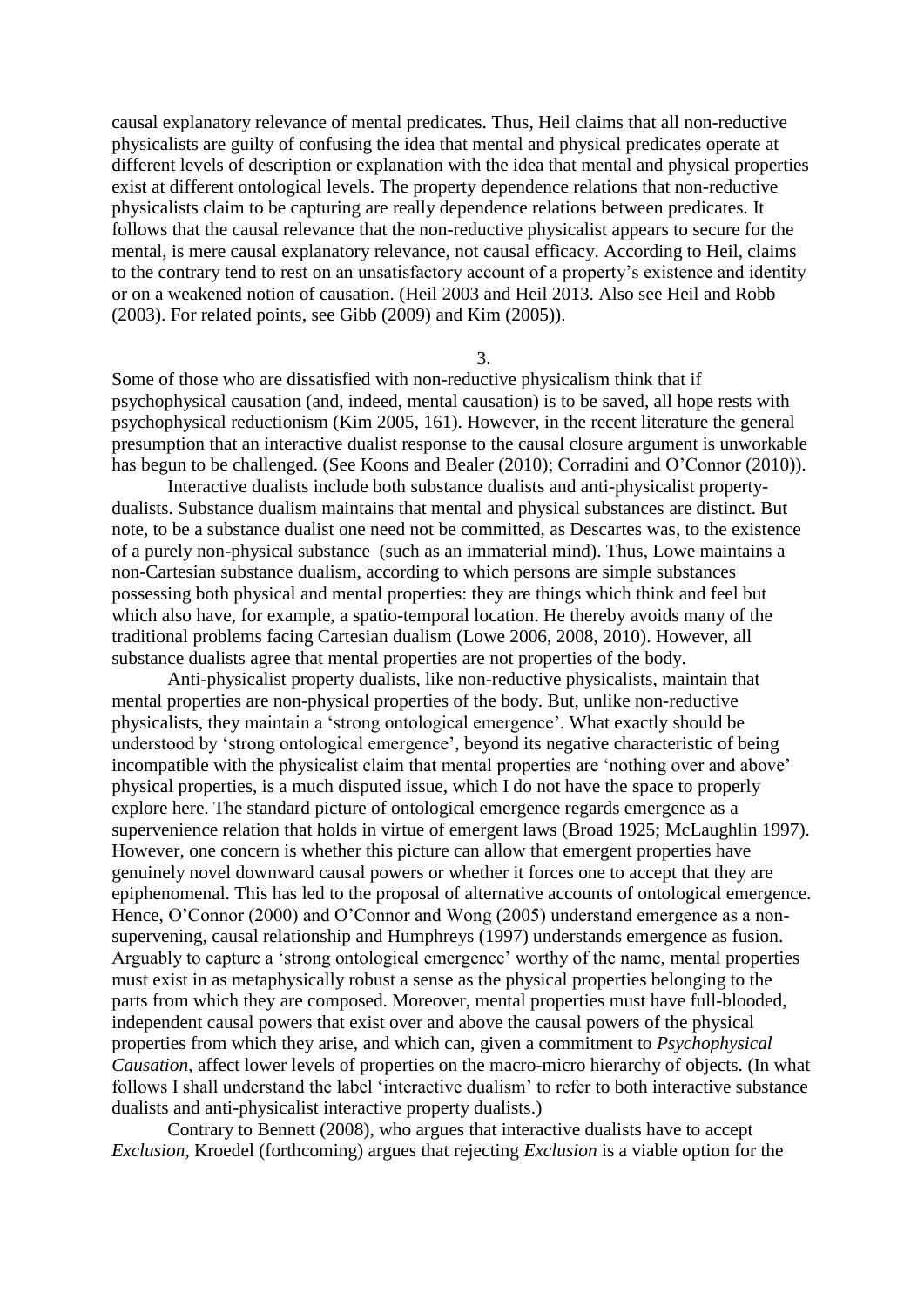interactive dualist. However, most interactive dualists respond to the causal closure argument by questioning the causal closure principle.

Lowe observes that there is a general lack of agreement about how this principle should be formulated. He argues that the central problem for proponents of the causal closure argument is that of providing a formulation of the principle that is of the *correct* strength (Lowe 2000, 2008). On the one hand, it must not be so weak that it renders the causal closure argument invalid. On the other hand, it must not be so strong that, to provide an argument for it, one must first smuggle in physicalist assumptions, and, hence, risk making the causal closure argument a circular one. Equally, it must not be so strong that it lacks empirical—or, indeed, metaphysical—support. (Note the causal closure principle is not an a priori truth. Acceptance of it must be on empirical grounds). Lowe contends that the physicalist cannot meet the challenge of providing a formulation of the causal closure principle that is neither too weak nor too strong by these standards.

Lowe rejects *Closure* as too weak. Given that causation is transitive, the requirement that every physical effect has a sufficient physical cause would be met by a chain of causation in which a physical event was caused by a mental event which was itself caused by a physical event. Lowe therefore turns to a much stronger principle:

Closure\*: Every physical event contains only other physical events in its transitive causal closure.

By the 'transitive causal closure' of an event (call it E), Lowe means the set of events which includes the immediate causes of E, the immediate causes of those causes...and so on (Lowe 2000, 581). According to Lowe, the combination of *Closure\**, *Psychophysical Causation* and *Non-Overdetermination* still does not rule out interactive dualism. This combination, Lowe observes, is perfectly consistent with his dualist model of psychophysical causation which rests upon the idea that the causal role of mental events in the physical domain is to make the fact that a causal tree of neural events converges upon a particular bodily movement noncoincidental. Mental events are able to play this role because of their intentional nature (Lowe 2000, 2008). Of course one might provide an even stronger formulation of the causal closure principle—one which, when inserted into the causal closure argument, would be strong enough to rule this account out. But it is hard to see what empirical evidence one could provide in support of it. One potential problem which stands in the way of an attempt to provide such evidence is that given this account of psychophysical causation there will be no gaps in the chains of neurophysiological events that terminate in bodily movement—mental events do not, according to it, cause physical events by initiating any single physical event or set of physical events in these chains. Hence, the causal role that the mental plays in the physical domain will be completely invisible to the scientist (Lowe 2008, Ch. 3).

There are other dualist models of psychophysical causation that allow one to reach a similar conclusion. Thus Gibb (2013) adopts a powers theory of causation (according to which an effect is the manifestation of a causal power) and advances a model of psychophysical causation according to which the causal role of mental events in the physical domain is to serve as 'double preventers'—mental events are, in other words, enabling events which permit physical events to be caused. This model, Gibb argues, is also compatible with the combination of *Closure\**, *Psychophysical Causation* and *Non-Overdetermination*. As with Lowe's account, this causal role will be invisible to science.

Even if *Closure*\* is strong enough to provide a physicalist conclusion when inserted into the causal closure argument, the question still remains as to whether it is true. Some think that *Closure\**, or something like it, is a fact of physics that does not need to be argued for—the burden of evidence is on the interactive dualist to prove it false. Others think it is obviously false. (See, for example, BonJour (2010)). For two recent detailed defences of the causal closure principle, see Papineau (2002) and Melnyk (2003).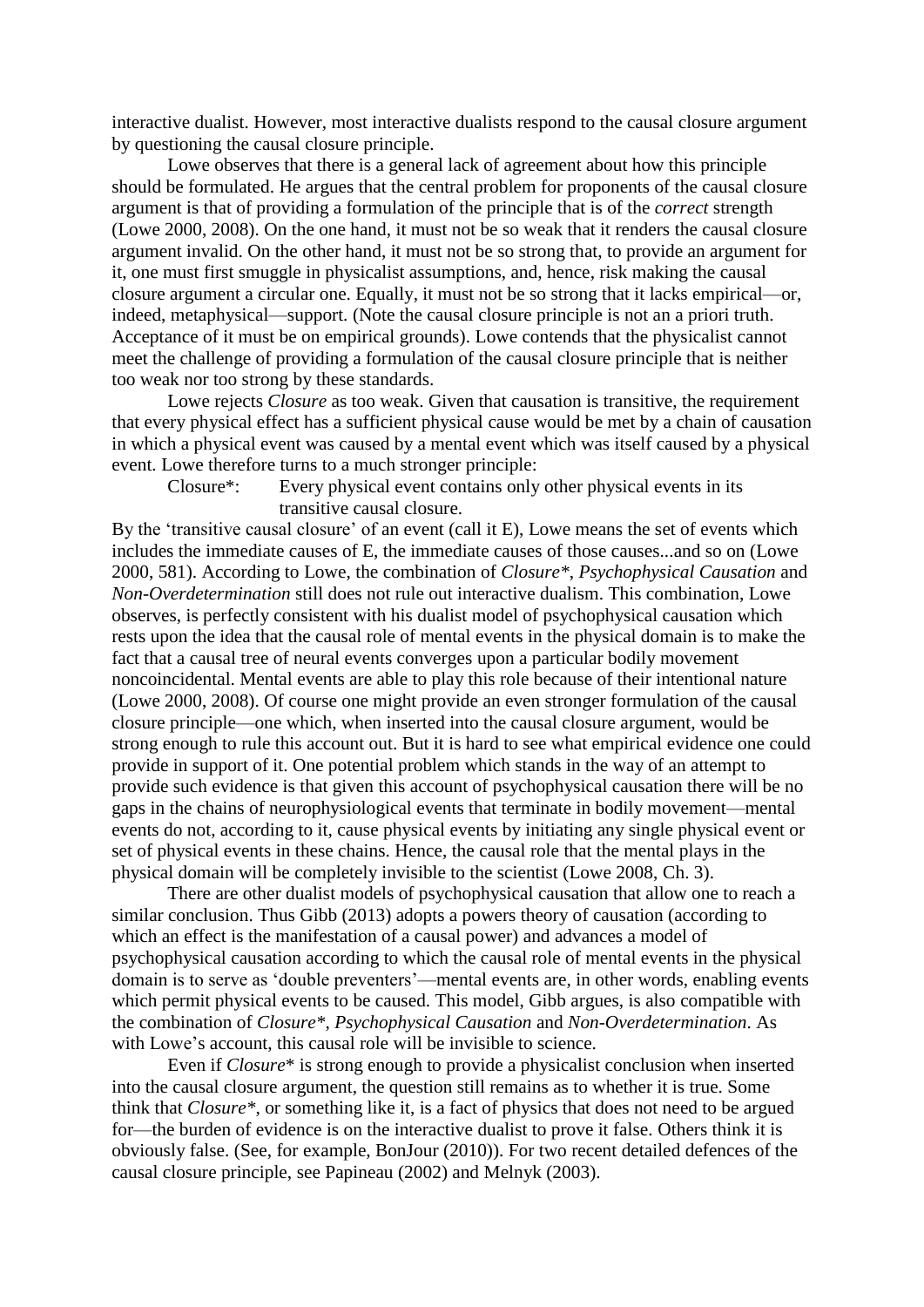A general interactive dualist worry is that when one closely examines the arguments that have been offered by physicalists for *Closure\** (or something like it), one often finds that they build in some hidden assumption that interactive dualists would wish to reject, and, hence, risk begging the question. To give a specific example, Gibb (2010) argues that this is the case with Papineau (2002) which provides one of the most thorough defences of the causal closure principle in the recent literature. Papineau's claim is that in the light of evidence from theoretical physics and physiological research, there is probably no nonphysical energy. On this basis, he asserts that we can conclude that the causal closure principle has, by any normal inductive standards, been fully established. However, Gibb (2010) argues that Papineau's argument does not establish the probable truth of the causal closure principle, unless certain assumptions are first made about the nature of psychophysical causation. These assumptions are ones that certain interactive dualist models of causation can and do reject. (See the models of psychophysical causation proposed by Broad (1925), and Lowe (2000), (2008)). And new theories of agent causation—which abandon the widely accepted belief in the mental causation debate that all causation is event causation—make the job of defending *Closure*\* even harder (Lowe 2008, 2013, O'Connor 2000, O'Connor and Wong 2005,).

At the same time, philosophers of mind are beginning to challenge the causal closure principle as a result of closer investigation into what physical science itself has to say about the causal structure of the physical domain. It is argued that physical science, far from supporting *Closure\**, actually calls it into question. Hence, Hendry (2006) challenges the causal closure principle in the domain of chemistry. The principle has also been challenged in the domain of physics itself. To accommodate the indeterministic aspect of quantum mechanics, probabilistic versions of the causal closure principle have been advanced. (See, for example, Crane 1995, 6 and Papineau 1993, 22). But this does not engage with the deeper issue—namely, that quantum systems are arguably holistic systems, and that the holistic nature of these quantum systems conflicts with the causal closure principle. For discussions of this particular issue and also other defences of emergence in physics, see Barrett (2006), McGivern and Reuger (2010), Stapp (2005) and Teller (1986).

This is to provide but a snapshot of some, but far from all, of the central stances in the mental causation debate. It should be clear, however, that which position to adopt in this debate is still very much an open question, and that those in the debate are increasingly turning to contemporary physics and metaphysics for guidance.<sup>6</sup>

### *References*

Barrett, J. 2006. A Quantum-Mechanical Argument for Mind-Body Dualism. *Erkenntnis* 65: 97-115.

Bennett, K. 2003. Why the Exclusion Problem Seems Intractable, and How, Just Maybe, to Tract It. *Noûs* 37: 471–97.

2008. Exclusion Again. In Howhy and Kallestrup.

Block, N, 2003. Do Causal Powers Drain Away? *Philosophy and Phenomenological Research* 67: 133–50.

BonJour, L. 2010. Against Materialism. In Koons and Bealer.

Broad, C. 1925. *The Mind and its Place in Nature*. London: Routledge & Kegan Paul.

Clapp, L. 2001. Disjunctive Properties: Multiple Realizations. *Journal of Philosophy* 98: 111- 136.

Corradini, A. and T. O'Connor, eds. 2010. *Emergence in Science and Philosophy*. London: Routledge.

**EXECUTE:**<br><sup>6</sup> See further Gibb, Lowe and Ingthorsson (2013).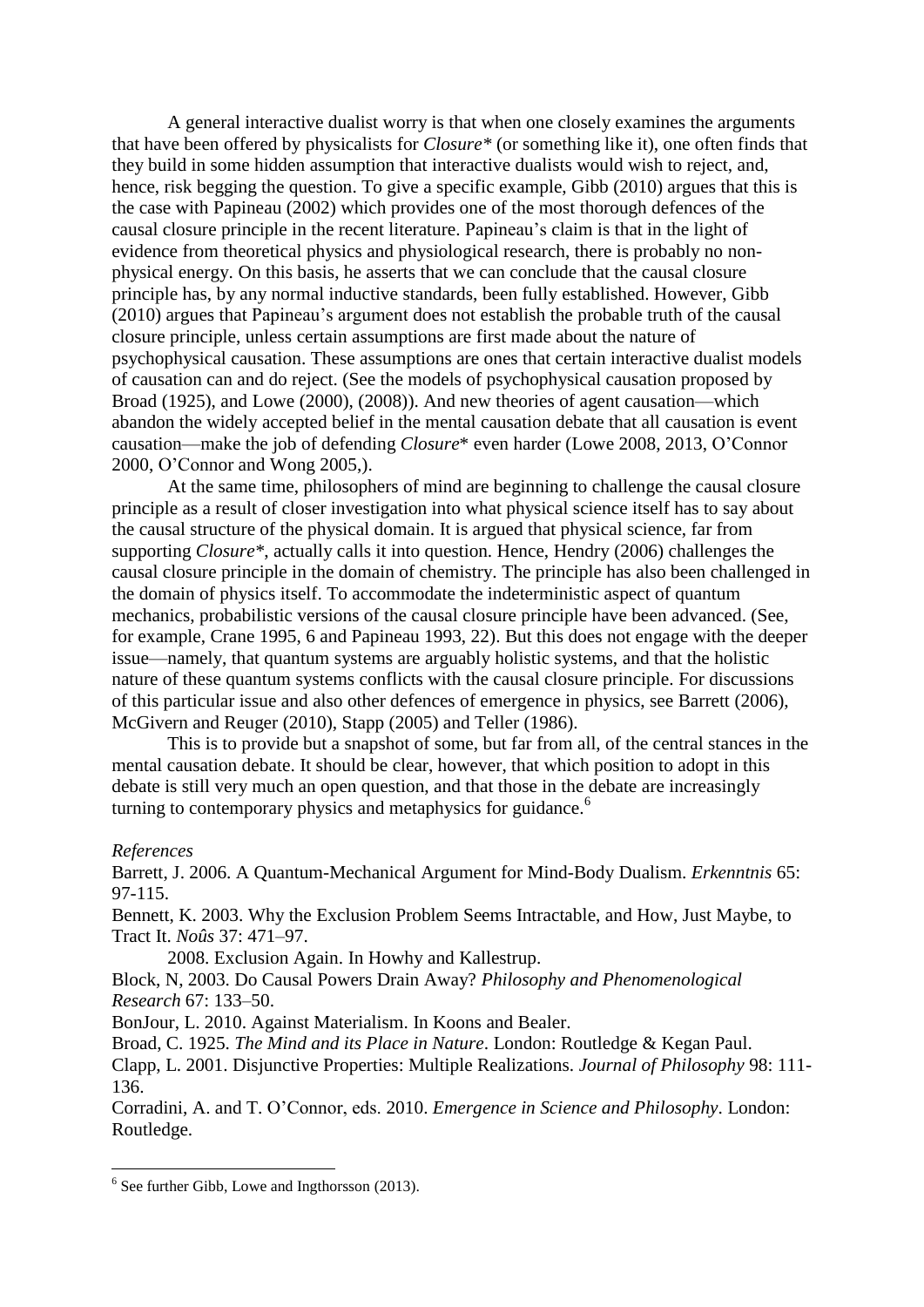Crane, T. 1995. The Mental Causation Debate. *Proceedings of the Aristotelian Society* Supplementary Vol. 69: 211–36.

2001. *Elements of Mind: An Introduction to the Philosophy of Mind*. Oxford: Oxford University Press.

Crane, T. and S. Άrnadόttir 2013. There is no Exclusion Problem. In Gibb, Lowe and Ingthorsson.

Gibb, S. 2009. Review: Shoemaker: *Physical Realization. Mind* 118: 207-11.

2010. Closure Principles and the Laws of Conservation of Energy and Momentum. *Dialectica* 64: 363–84.

2013. Mental Causation and Double Prevention. In Gibb, Lowe and Ingthorsson. Gibb, S., E. J. Lowe and R. Ingthorsson, eds. 2013. *Mental Causation and Ontology*. Oxford: Oxford University Press.

Heil, J. 2003. *From an Ontological Point of View*. Oxford: Oxford University Press. 2013. In Gibb, Lowe and Ingthorsson.

Heil, J. and A. Mele, eds. 1993. *Mental Causation*. Oxford: Clarendon Press.

Heil, J. and D. Robb. 2003. Mental Properties. *American Philosophical Quarterly* 40: 175– 96.

Hendry, R. 2006. Is there Downward Causation in Chemistry? In *Philosophy of Chemistry: Synthesis of a New Discipline*, eds. D. Baird, E. Scerri, and L. McIntyre. *Boston Studies in the Philosophy and History of Science*, 242: 173–89.

Hohwy, J. and J. Kallestrup, eds. 2008. *Being Reduced: New Essays on Reduction, Explanation, and Causation*. Oxford: Oxford University Press.

Humphreys, P. 1997. Emergence, not Supervenience. *Philosophy of Science* 64: 337-45.

Jackson, F., P. Pettit and M. Smith. 2004. *Mind, Morality, and Explanation*: *Selected Collaborations.* Oxford: Oxford University Press.

Kim, J. 1989. Mechanism, Purpose, and Explanatory Exclusion. *Philosophical Perspectives* 3: 77–108.

1993. The Non-Reductivist's Troubles with Mental Causation. In Heil and Mele. 1999. *Mind in a Physical World*. Cambridge, MA: MIT Press.

2005. *Physicalism, or Something Near Enough*. Princeton: Princeton University Press. Koons, R. and G. Bealer, eds. 2010. *The Waning of Materialism*. Oxford: Oxford University Press.

Kroedel, T. (forthcoming) Dualist mental causation and the exclusion problem. *Noûs* 47. Levine, J. 2001. *Purple Haze: The Puzzle of Consciousness*. New York: Oxford University Press.

List, C. and P. Menzies. 2009. Nonreductive Physicalism and the Limits of the Exclusion Principle. *Journal of Philosophy* 106: 475-502.

Loewer, B. 2007. Mental Causation, or Something Near Enough. In McLaughlin and Cohen. Lowe, E. 2000. Causal Closure Principles and Emergentism. *Philosophy* 75: 571–85.

2006. Non-Cartesian Substance Dualism and the problem of mental causation. *Erkenntnis* 65: 5-23.

2008. *Personal Agency: The Metaphysics of Mind and Action*. Oxford: Oxford University Press.

2010. Substance Dualism: A Non-Cartesian Approach. In Koons and Bealer.

2013. Substance Causation, Powers, and Human Agency. In Gibb, Lowe and Ingthorsson.

McGivern, P. and A. Reuger. 2010. Emergence in Physics. In Corradini and O'Connor.

McLaughlin, B. 1997. Emergence and Supervenience. *Intellectica* 2: 25-43.

Melnyk, A. 2003. *A Physicalist Manifesto: Thoroughly Modern Materialism*. Cambridge: Cambridge University Press.